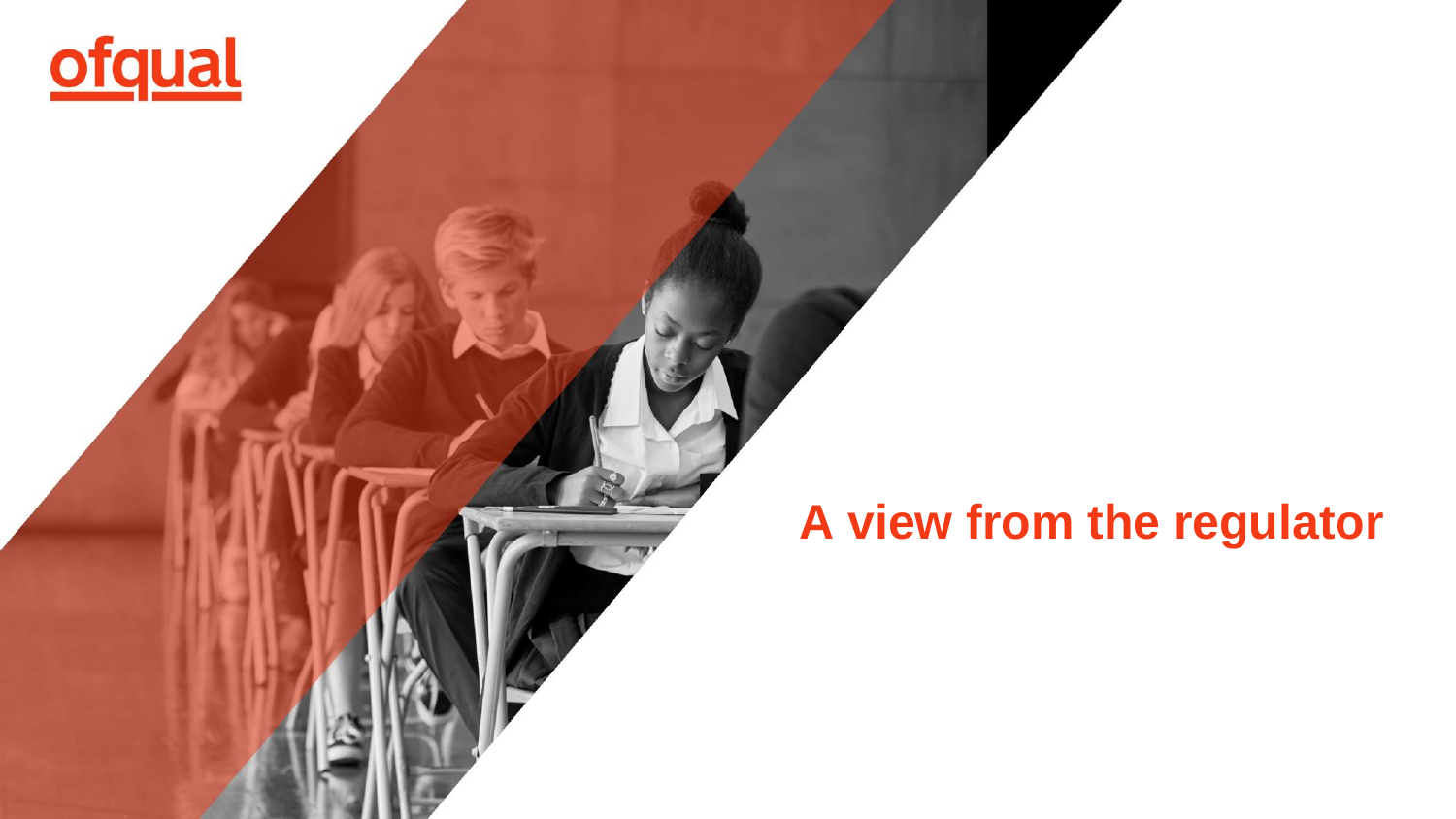**Richard Garrett Director of Policy and Strategic Relationships**

**[public.enquiries@ofqual.gov.uk](mailto:public.enquiries@ofqual.gov.uk)**

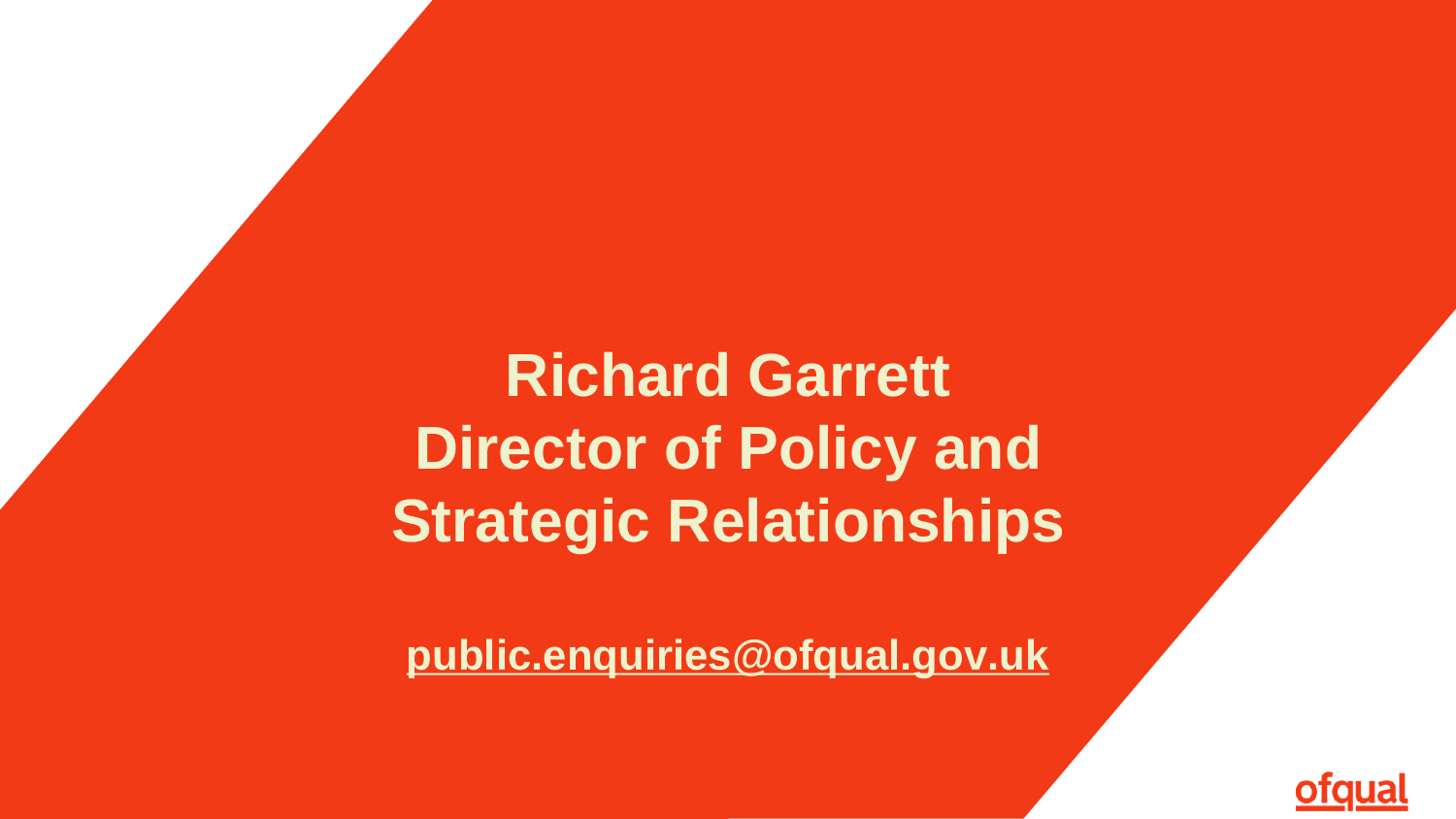# **Contents**

- Ofqual's role and responsibilities
- Thank you!
- Exams in 2022
- Ensuring exams go smoothly
- Contingency plans
- Internal contingencies
- Resources and key information

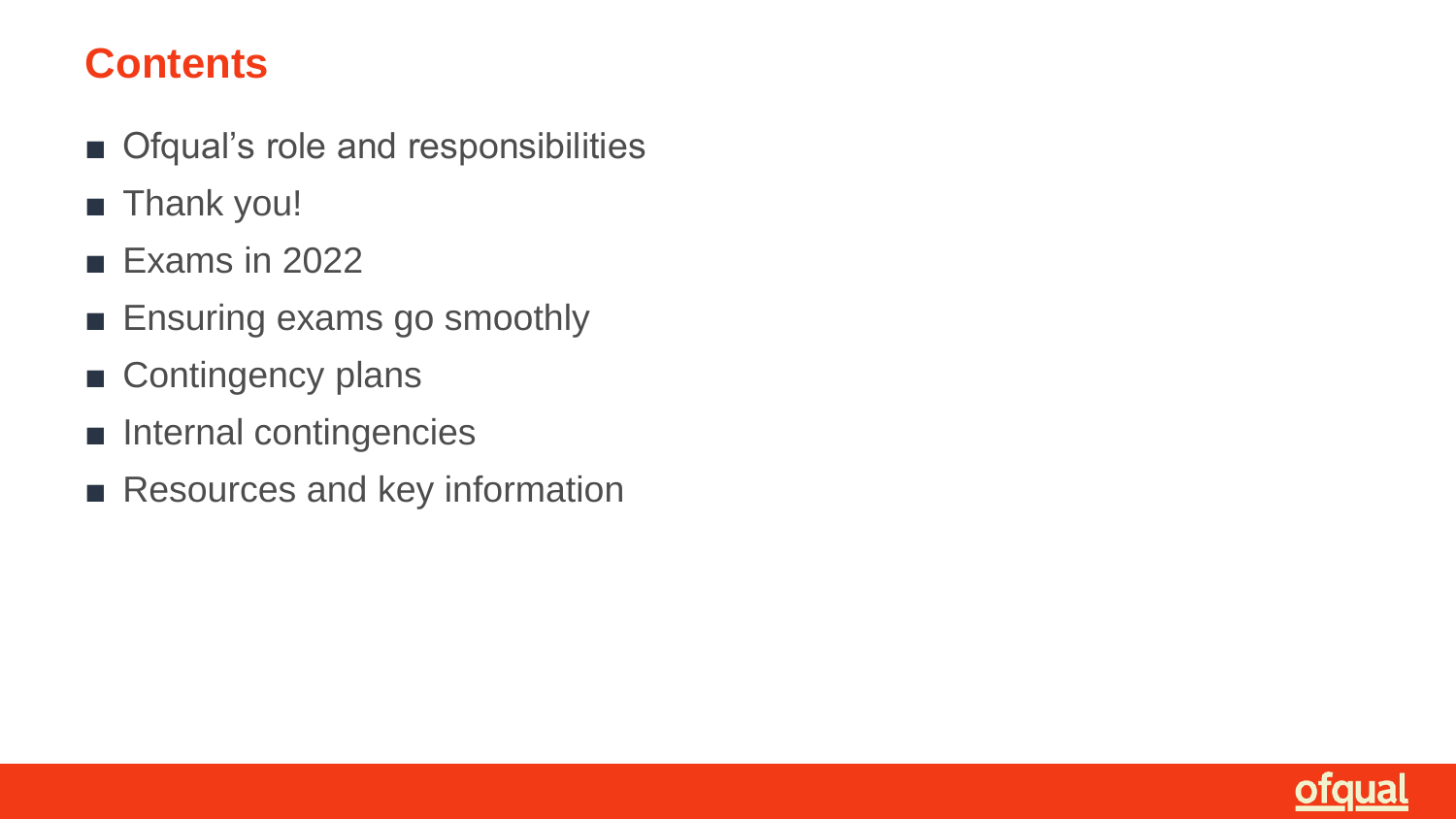# **Roles and responsibilities**

- Ofqual
	- $\Box$  Sets rules to ensure regulated qualifications will deliver valid and reliable outcomes
	- □ Regulates exam boards to ensure they develop, deliver and award qualifications that meet our requirements
- Exam boards
	- □ Develop qualifications that meet government policy (curriculum) and our regulatory rules (assessment design)
	- $\Box$  Issue accurate results on time
- Government
	- □ Produce the national curriculum, including subject specific content requirements for GCSEs and A levels
	- □ Decide on how qualifications should be used for school and college accountability purposes

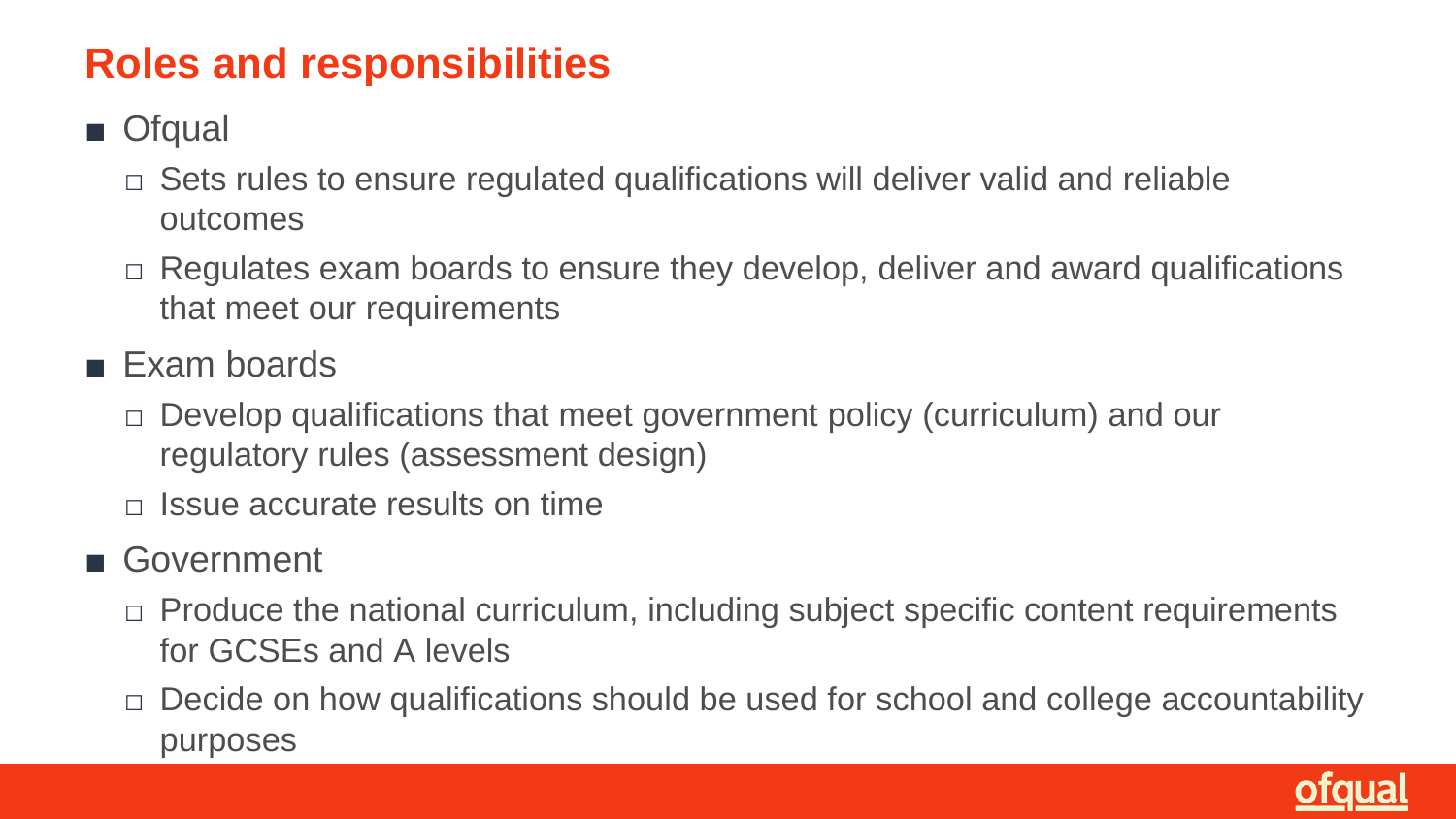# **Roles and responsibilities during the pandemic**

- Government takes decisions about closing schools and colleges and whether exams can go ahead as planned
- Government takes decisions about qualifications policy, including changes to subject content requirements and accountability arrangements
- **Joint** Ofqual/DfE consultation on changes to assessment arrangements, with decisions reflecting areas of responsibility
- **Joint** Ofqual/DfE consultation on contingency arrangements, with decisions reflecting areas of responsibility
- **Ofqual** consultation and decisions on changes to non-exam assessment
- **Ofqual takes** decisions on the process for awarding TAGs if they are needed, informed by consultation responses and government policy

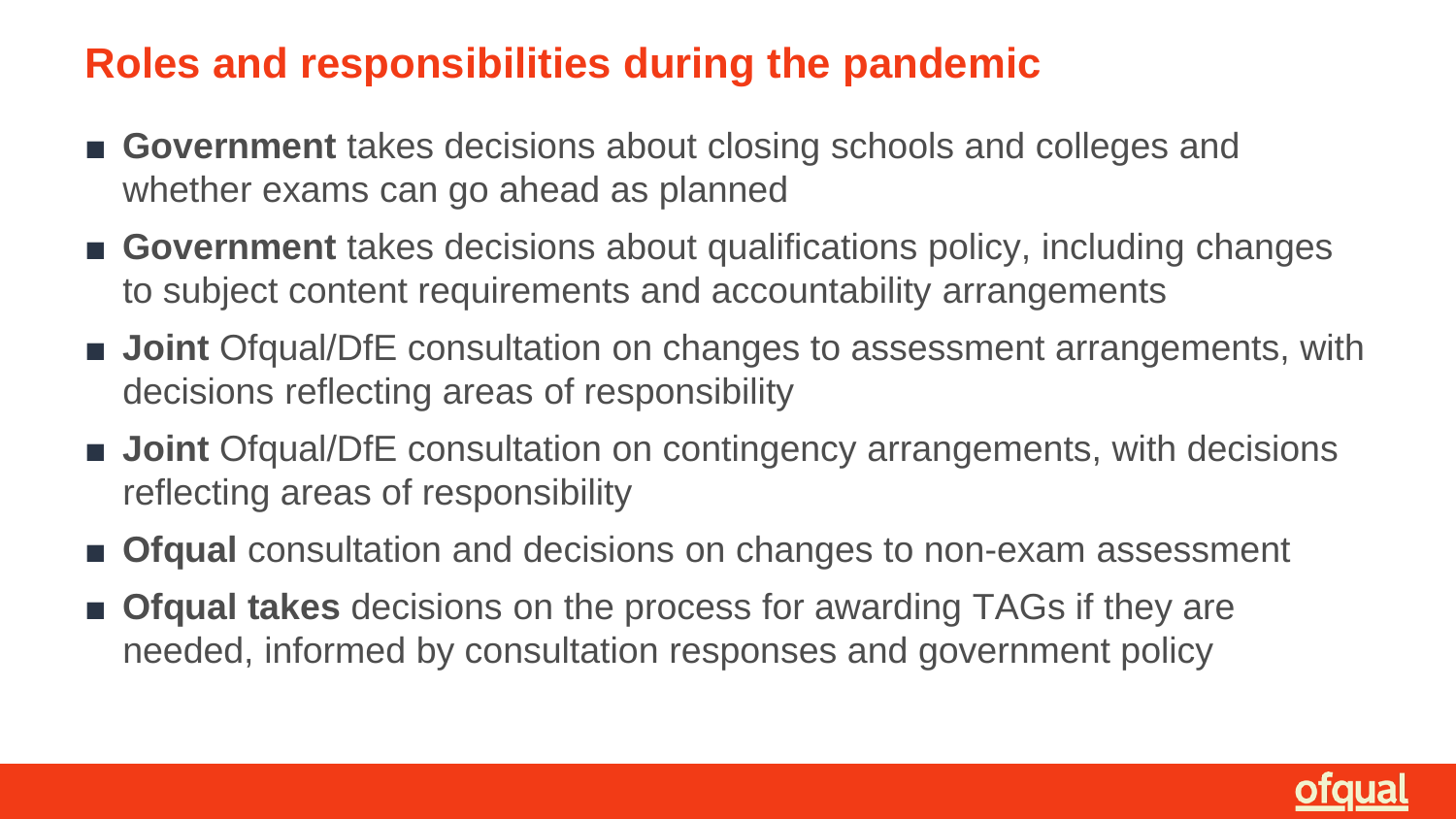# **Thank you!**

- We recognise the vital contribution exams officers make to the effective working of the exam system
- We know you have been vital points of contact for the exam boards during the pandemic, and how busy you have been delivering the system in 2020 and 2021.
- In 2021, 1.2 million students received grades for GCSE, AS and A levels despite exams not being able to go ahead due to the pandemic.
- Staff at schools and exam centres, submitted 5.7 million Teacher Assessed Grades for students in England last summer.
- **Thank you** for your critical role in this.

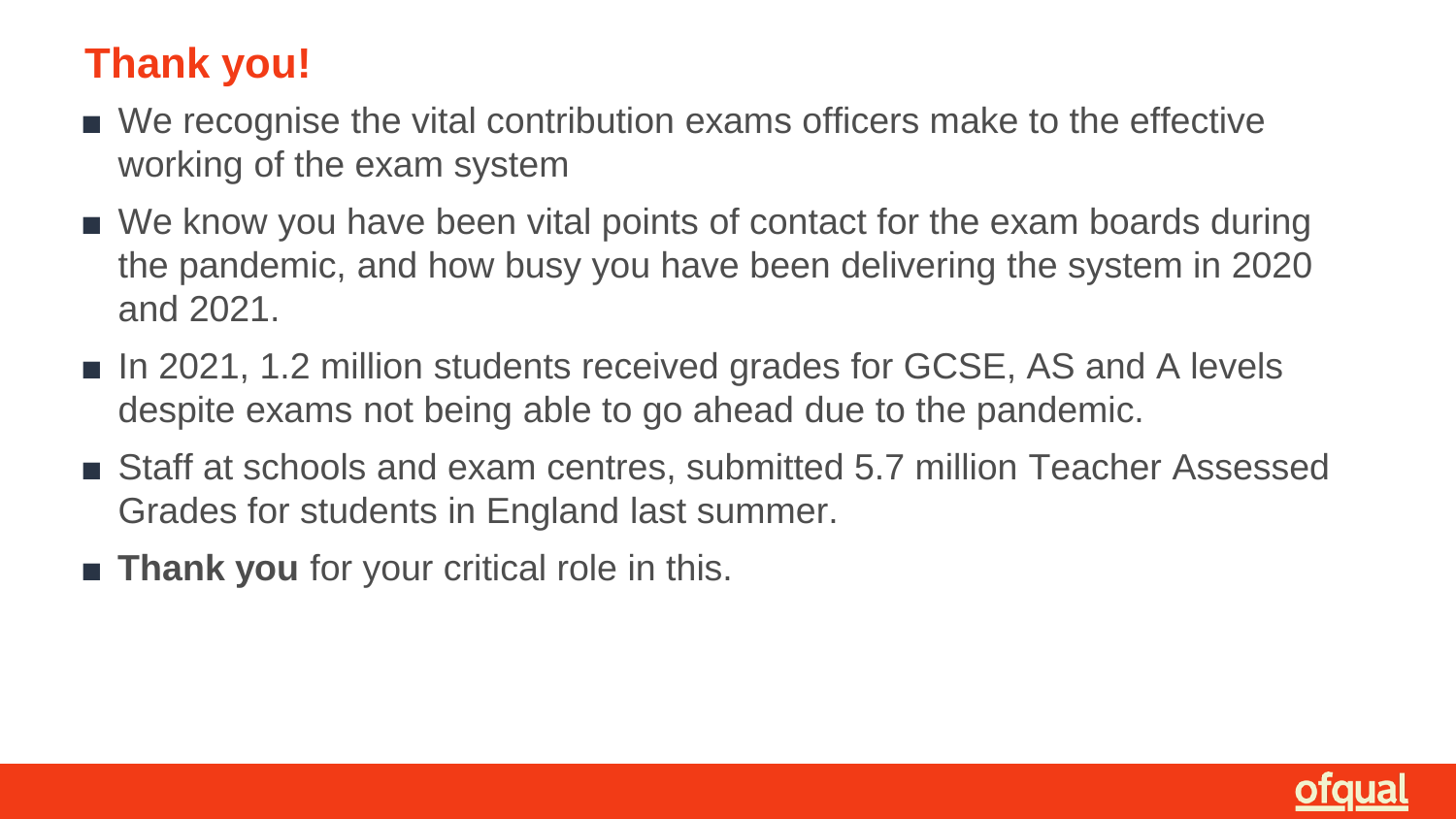# **Exams in 2022**

- $\blacksquare$  Expectation is that exams will go ahead
- A range of adaptations have been announced as part of a package of measures
- It will be the first time sitting public exams for almost all students
- For some exams officers it will also be the first experience of a full exam series – and even for those who have been through it before it has been three years
- We know that you will be spending time familiarising (or refreshing) your understanding of the processes
- $\blacksquare$  Exams take place 16 May to 28 June and remember the contingency day on 29 June

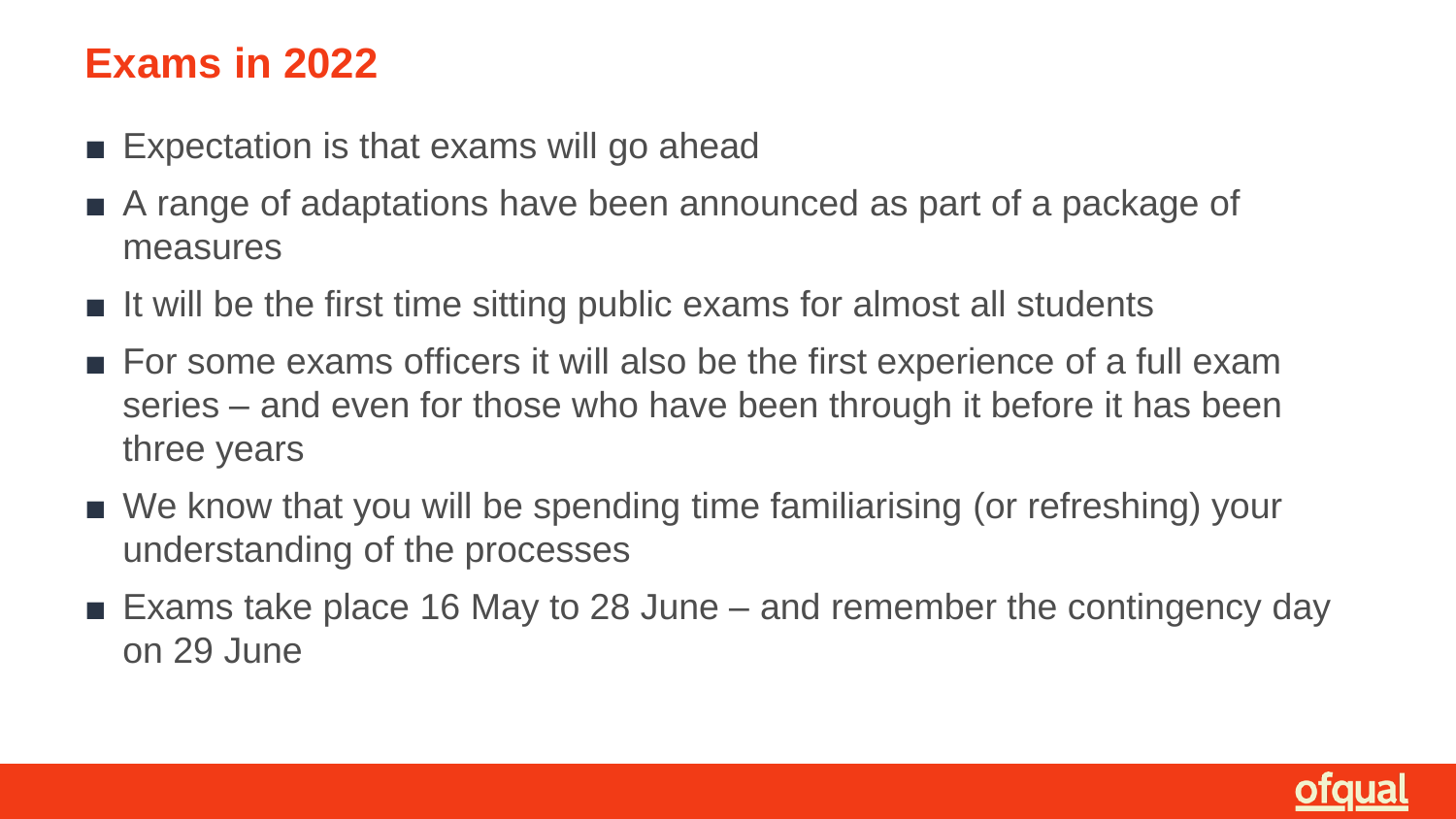### **Exams in 2022: A package of measures**



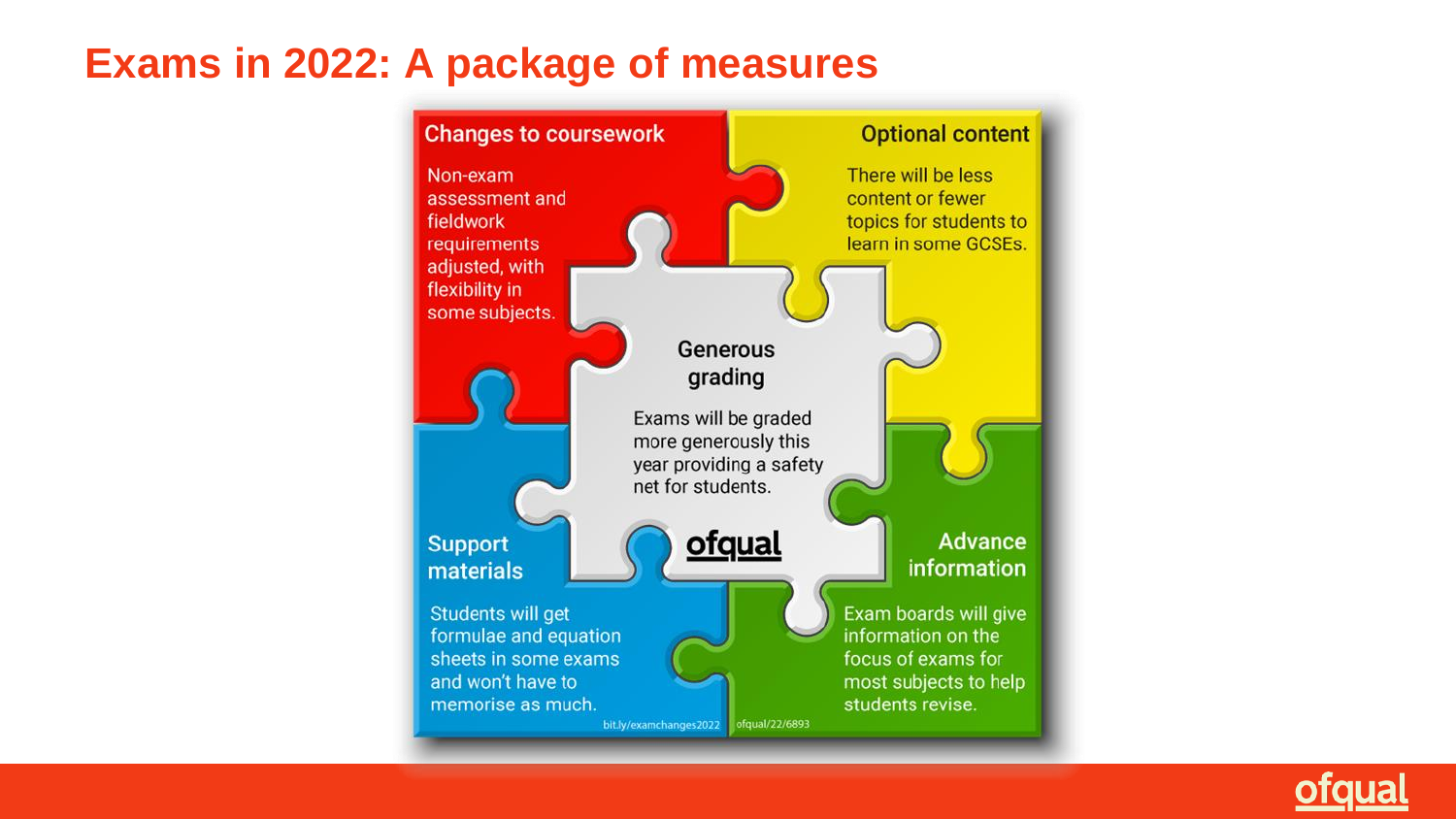# **Release of advance information**

- Advance information has been published for over 300 specifications. Normally, specifications for the same subject contain some differences between boards, within clearly defined parameters.
- The advance information reflects this as each piece of advanced information has been tailored to the relevant subject and specification.
- Advance information takes different forms, for example:
	- $\Box$  a list of topics that will be the focus of the exam, or parts of it
	- $\Box$  identification of part of a set text, from which the extract used in the exam will be taken
- The materials have been carefully designed to provide guidance to teachers and students to help focus revision. If there are questions about the advance information, please get in touch with the relevant exam board.

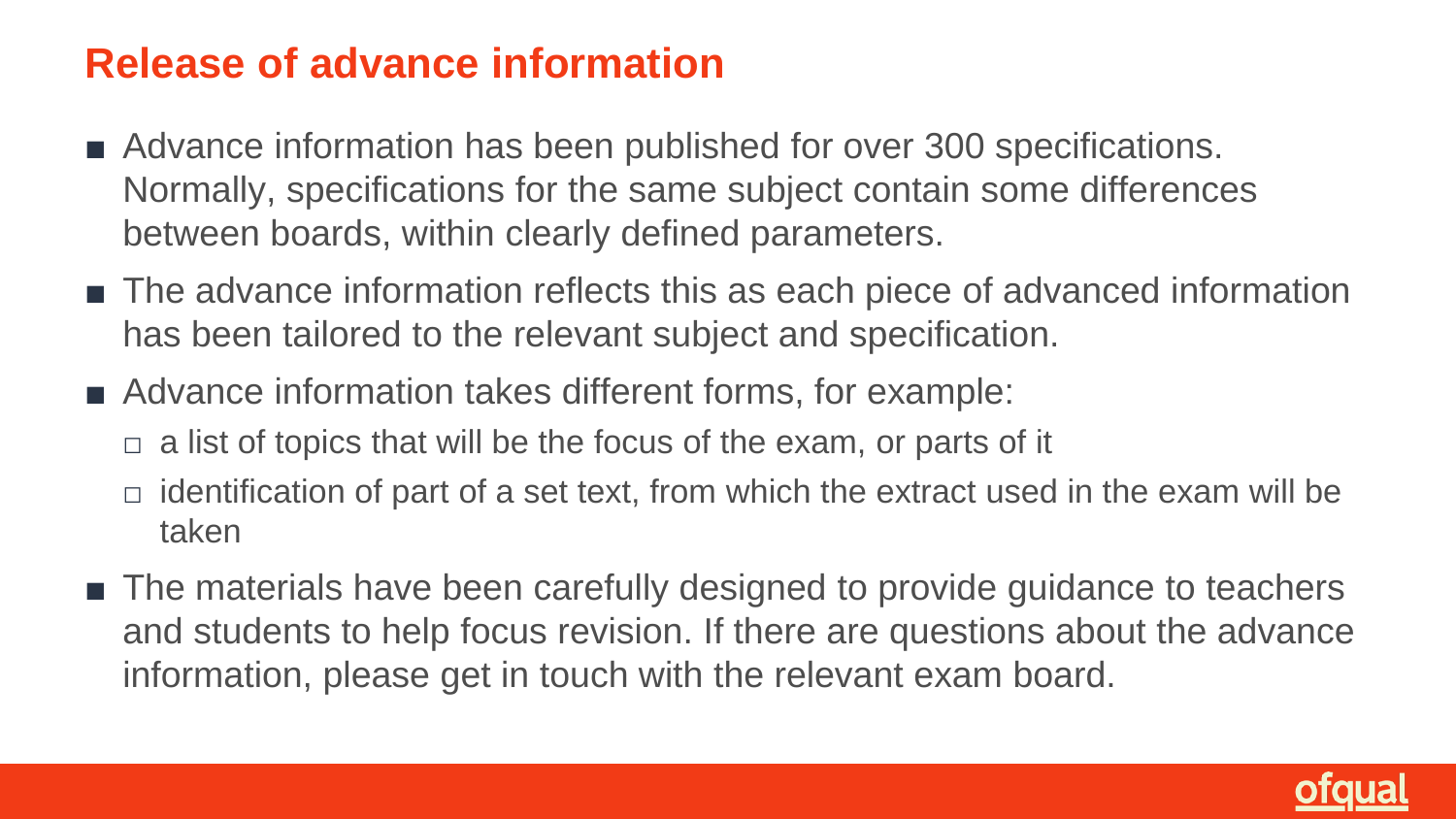# **Ensuring exams go smoothly**

- Problems are rare
- If we look back at 2019 clear progress has been made in reducing security breaches
- As we move back to exams, it's important that we all do everything we can to continue this trend



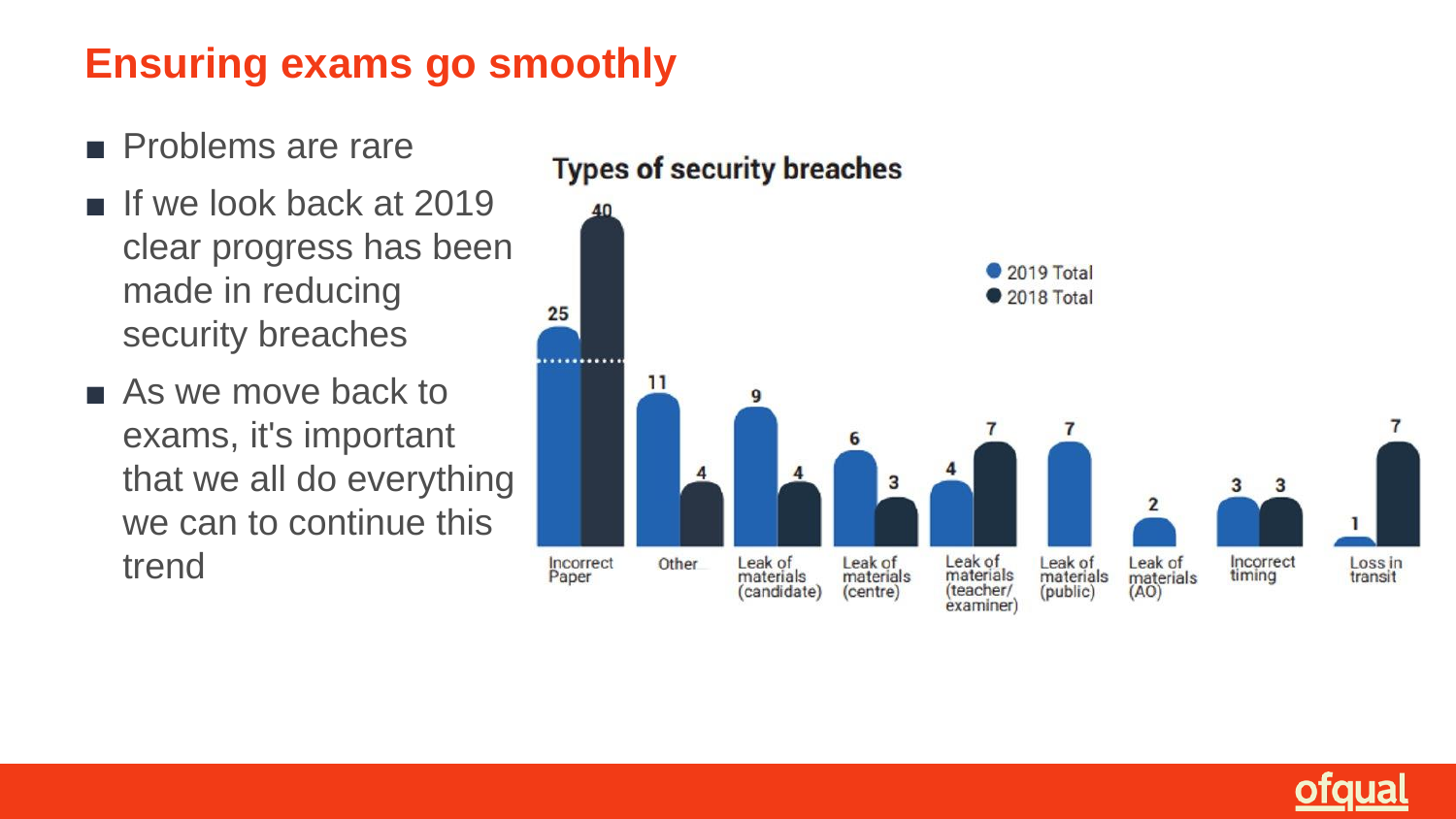# **Malpractice and maladministration**

- We recognise the important role that people play in the safe running of the exam system, and exams officers in particular
- Malpractice or maladministration can come from a variety of sources centres, staff, students
- Incidences of centre and staff malpractice fell year on year from 2017 to 2019, when summer exams last took place
- Student malpractice increased in 2019. The most common type is taking a mobile phone or other device, into the exam room
- Many students have not previously taken formal exams- it's essential to make sure they are aware of the rules!

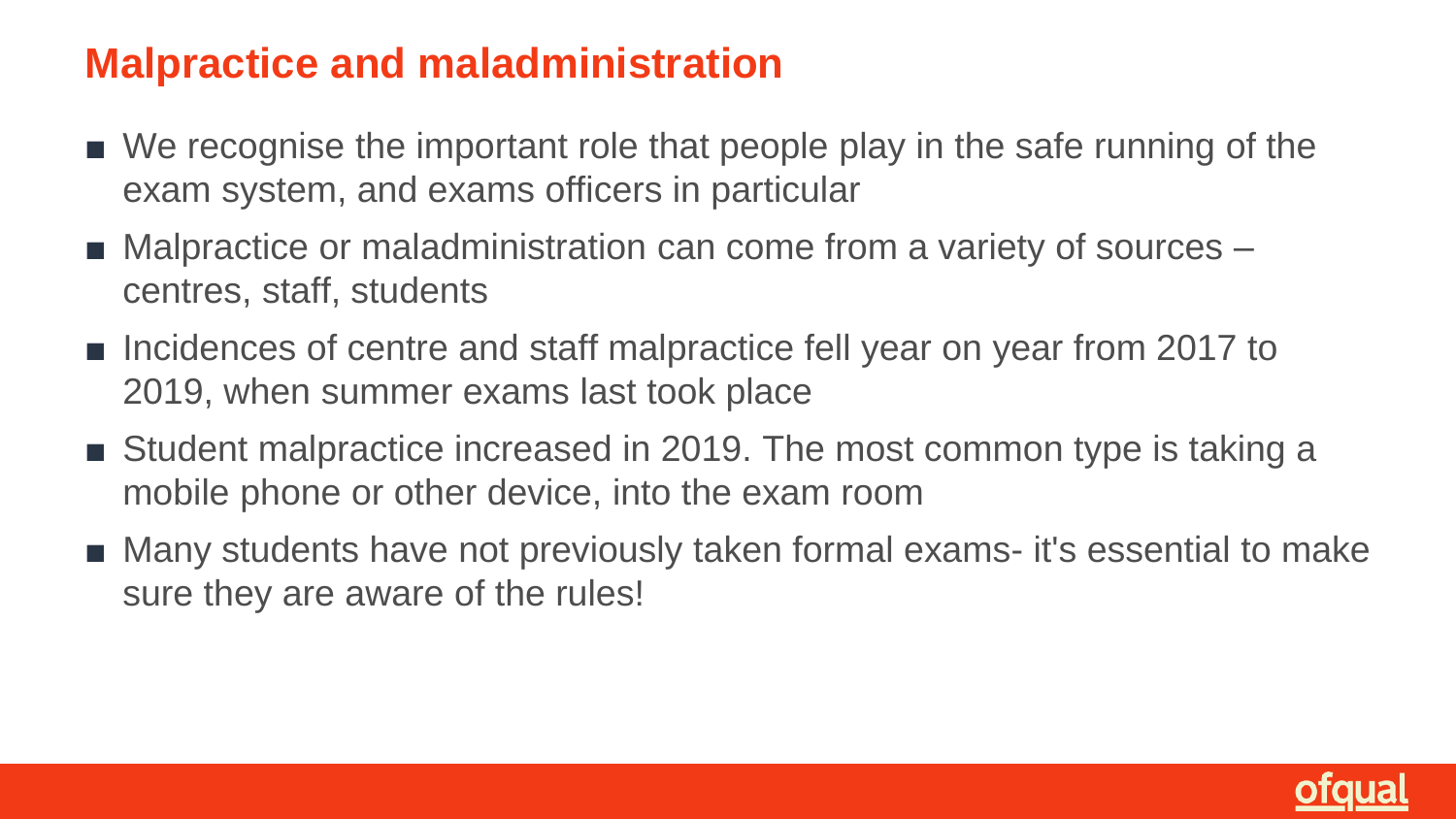# **Reducing opportunities for things to go wrong**

- The following are based on real issues we have seen in previous years
- We know that you take these issues seriously and serious issues are relatively few in number – the vast majority of the time things go right.
- For those of you who have not seen these issues, they might highlight what can happen and illustrate what lies behind some of the rules

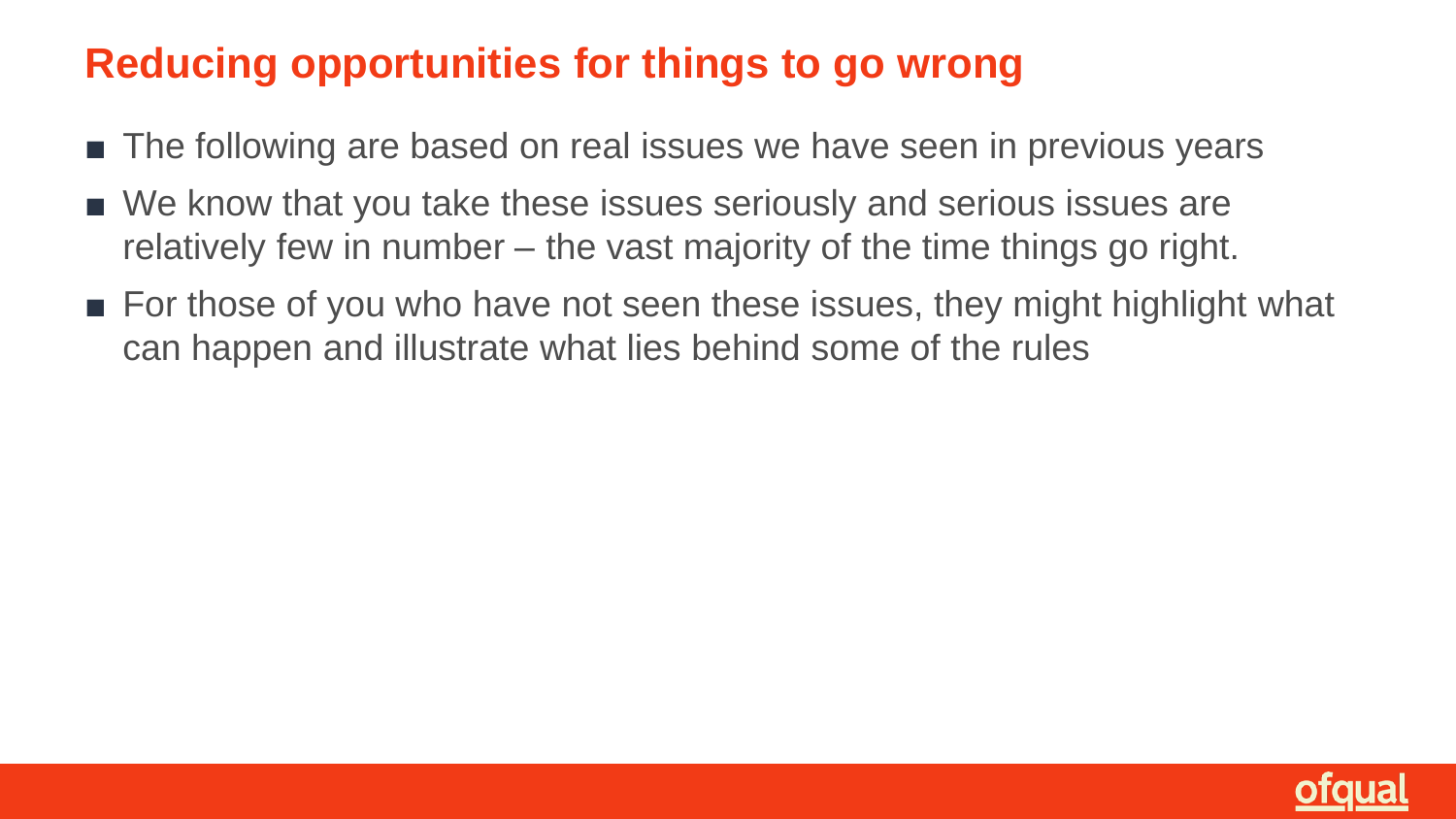# **Appropriate Supervision**



#### Example

A small number of students had been placed in separate rooms for exams as a result of challenging behaviours

Adequate supervision was not given to students

Students were able to use mobile phones in the exam room

- Ensure you are only using separate rooms where it is necessary to do so
- Ensure that students are aware of the rules and potential sanctions of taking prohibited items into the exam room
- Ensure that all students have adequate supervision at all times

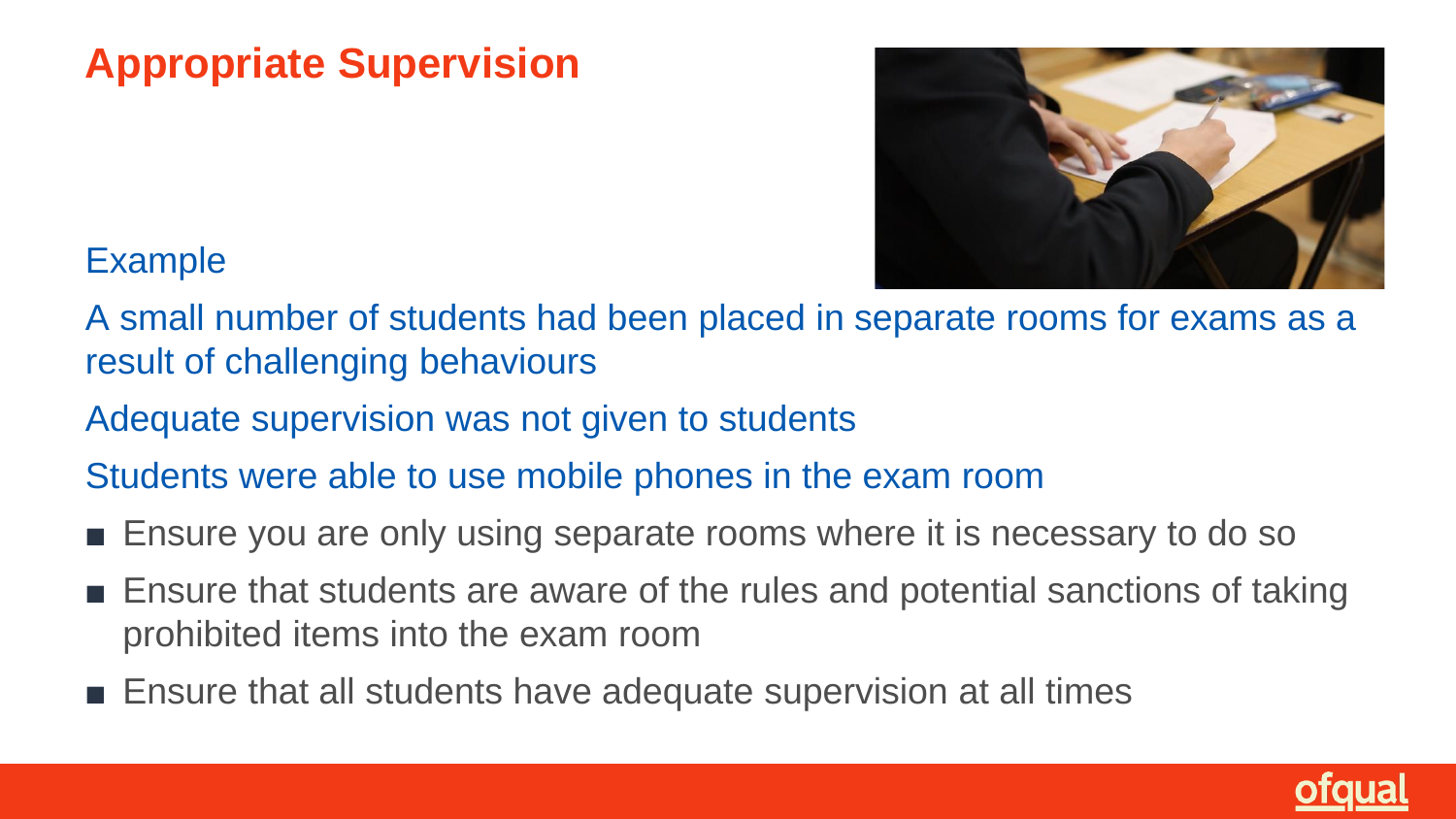# **Exam paper security**

#### Example



Early in the morning of the exam, an Exams Officer mistakenly emailed a GCSE English Language paper to all staff instead of to the reprographics department.

The email was recalled soon after the mistake was realised but some recipients opened the message breaching confidential material. The Exams Officer reported the error immediately.

- Always take the utmost care when handling and copying any papers.
- Avoid sending exam papers via email.
- When dealing with exam papers, always exercise extreme caution.
- Do the right thing make sure that you report any errors immediately.

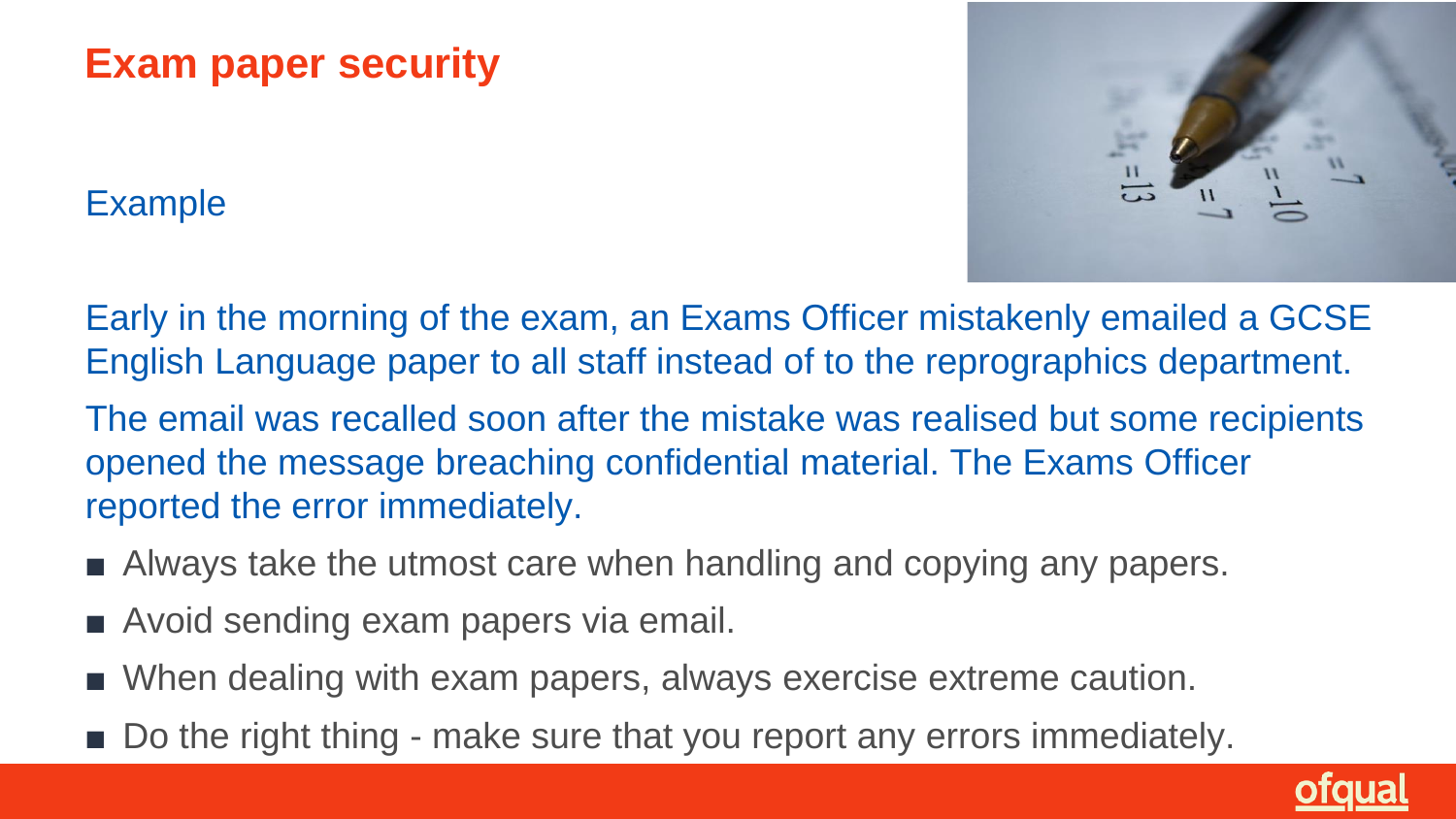# **Exam paper security**

#### Example

An Exams Officer opened a GCSE maths paper one day early as they wanted to be more organised ahead of a busy exam day.

- Ensure that there are sufficient trained staff to allow you to complete all tasks effectively, and challenge your manager if this is not the case.
- Ensure you are clear and confident on the rules and requirements of JCQ or the relevant awarding organisation.
- We understand the challenges that come with your role, and the pressures on your time.

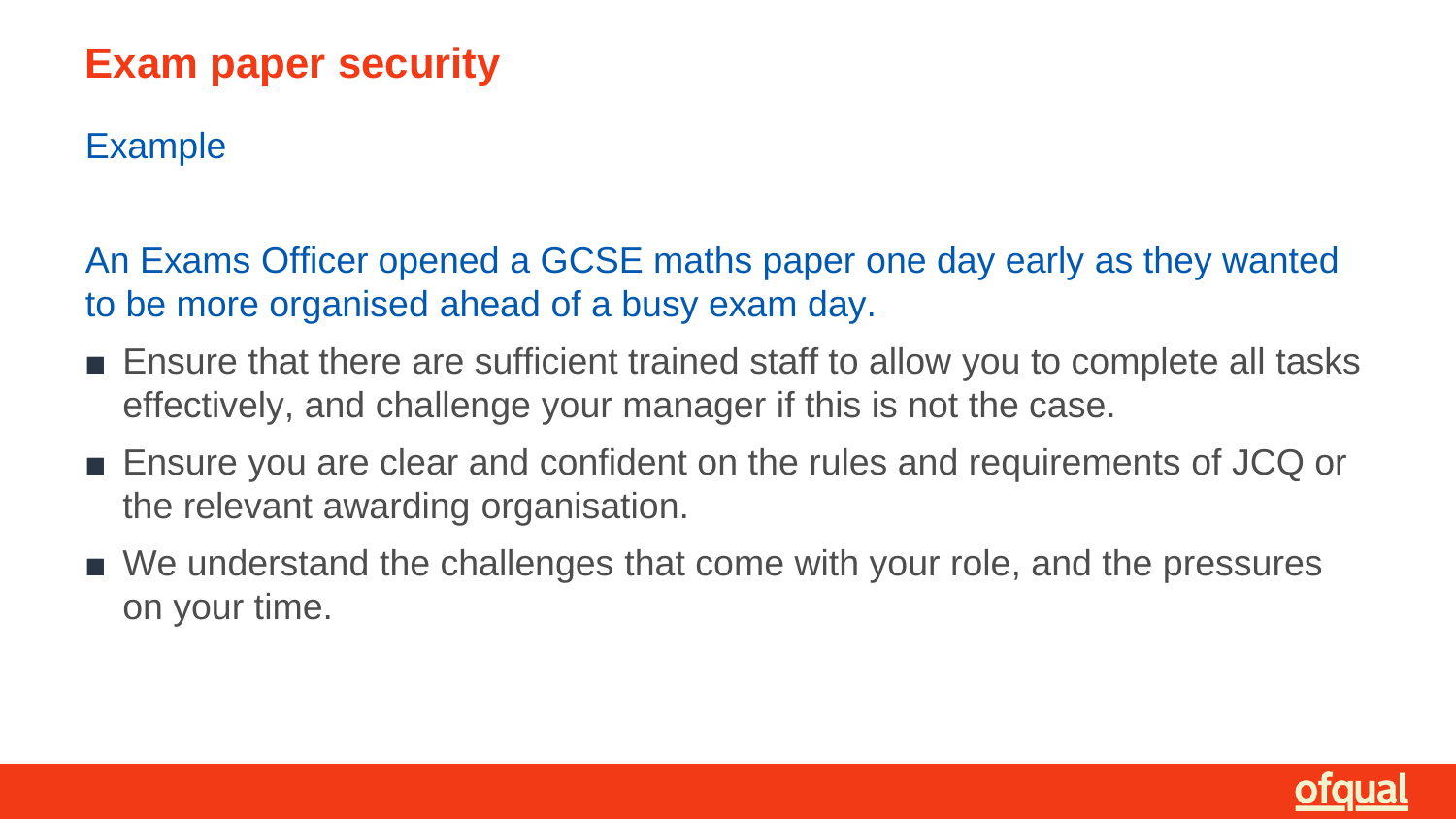# **Exam paper security**



#### Example

An Exams Officer, new to the role, opened all of the GCSE and A level question paper packets from the delivery the previous day to ensure the correct number of papers had been received.

- Ensure that you ask your centre to provide appropriate training.
- Ensure you are clear and confident on the rules and requirements of JCQ or the relevant awarding organisation.
- Identify who would step into your role if you were ill or unavailable
- Ensure that there are clear instructions for anyone who might have to step in.

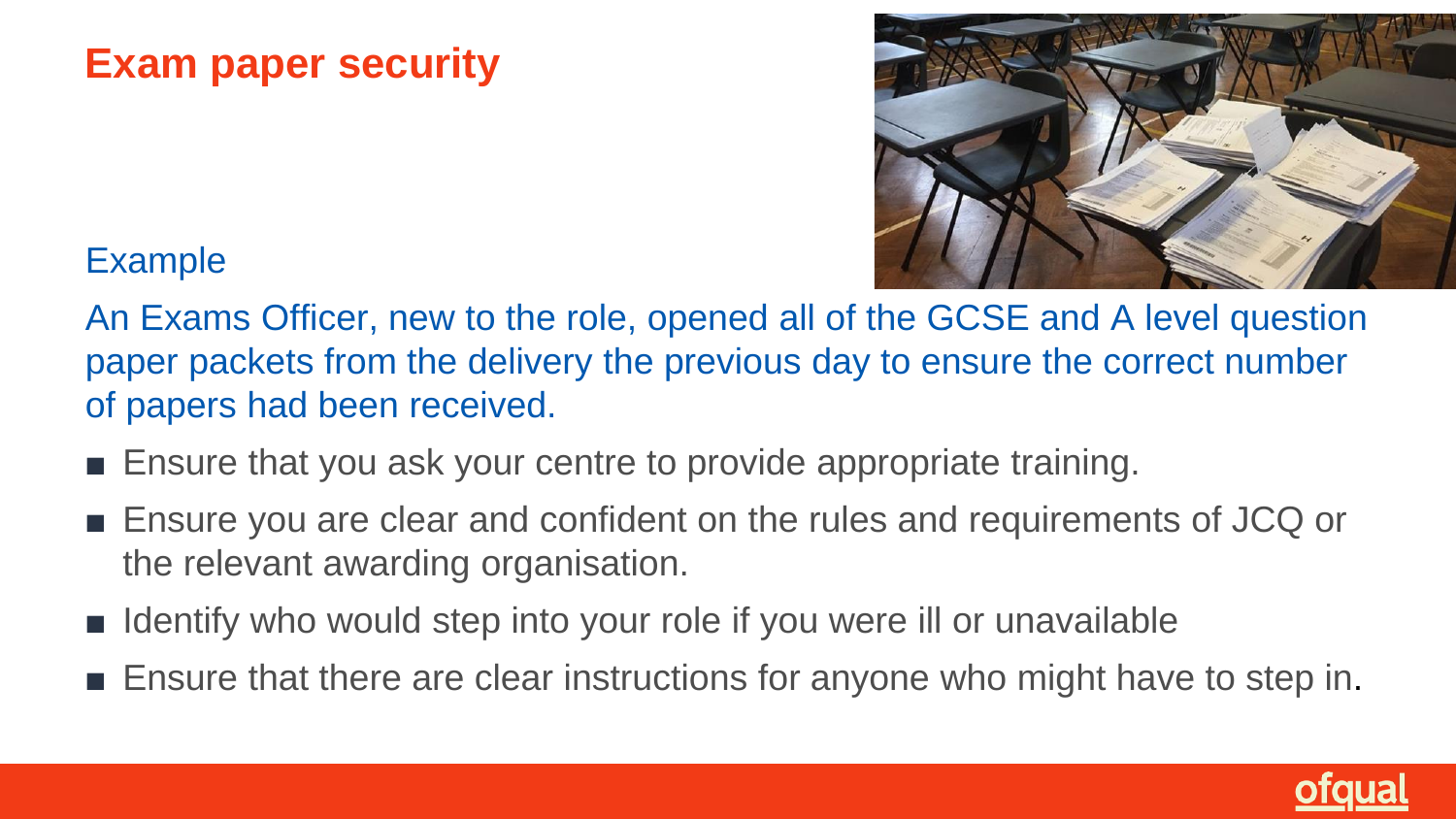



Example:

Some centres made a number of late changes to their combined science entries

- A number of small packs (5 papers) for all three papers were sent in a separate dispatch to those centres
- These were sometimes misfiled and/or incorrectly opened
- Encourage subject staff:
	- $\Box$  to ensure that entries are made on time
	- $\Box$  to be realistic about their entries (e.g. tiers)
	- $\Box$  not to change entries late in process (tiers/options etc)

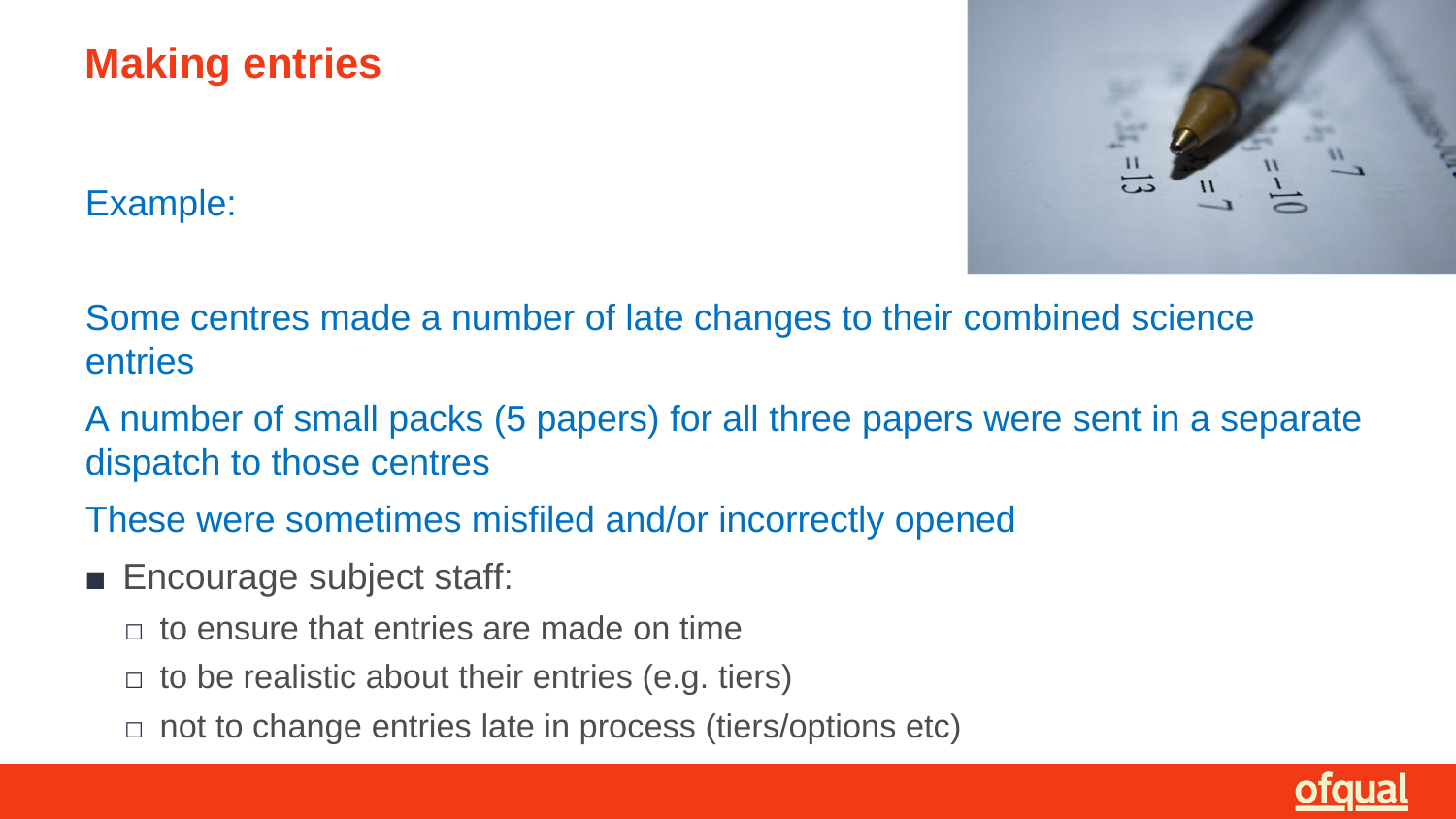# **Paper security**

Example:

A centre identified that a number of packages had either AM/PM on front cover for same exam

They checked with AO and were able to identify that some packages had been incorrectly labelled

By checking early, prevented incorrect paper potentially being handed out

- Check deliveries and query any apparent inconsistencies
- Do NOT open the packages
- Store packages securely



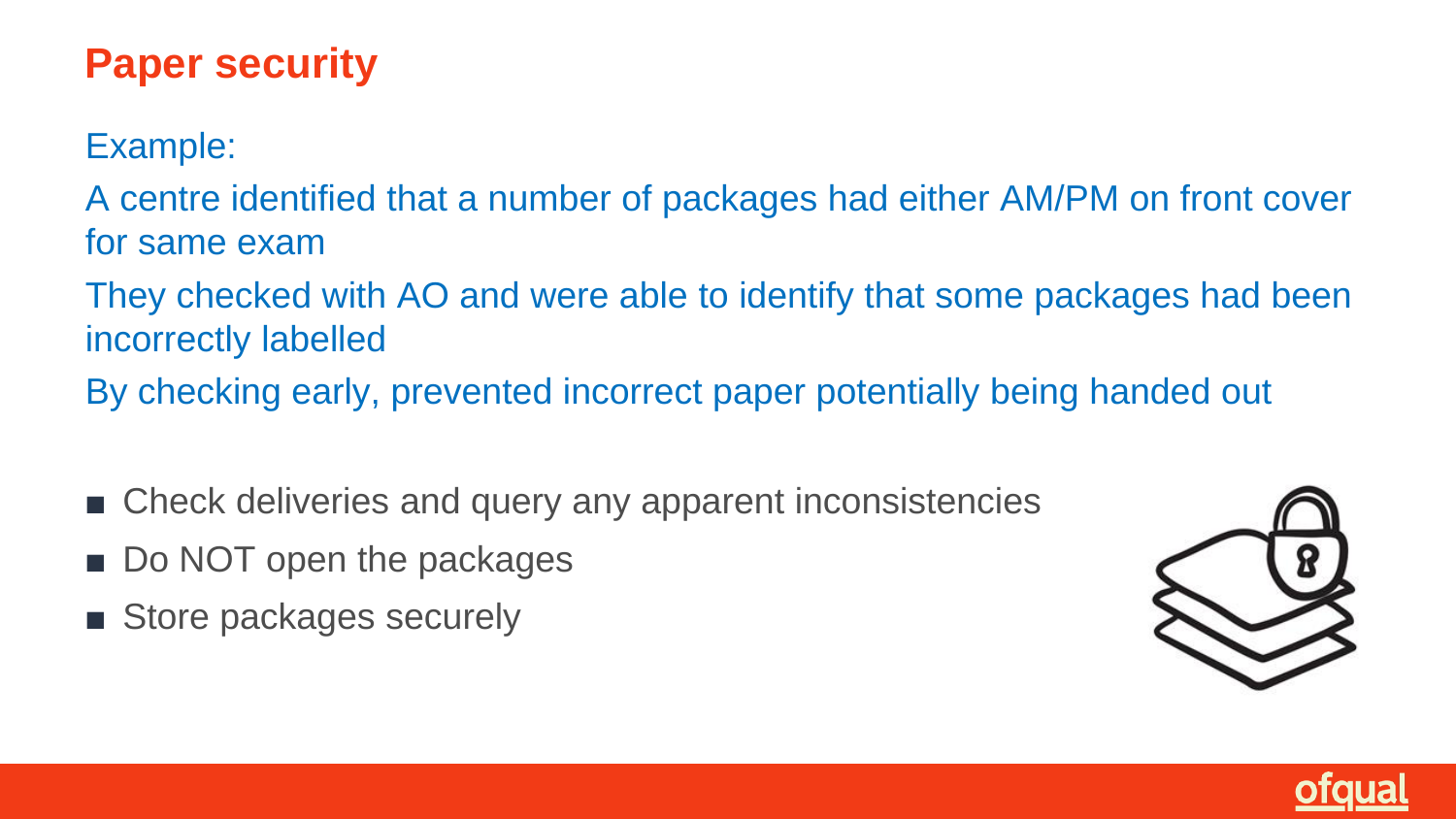#### **Error in exam paper**

#### Example

A centre identifies an error in an exam paper. The curve in the graph in an A level maths paper is incorrectly described on the text, which could lead to students being confused and adversely affected.

- Pay attention to the exam paper and note any concerns raised by students (mistakes in exam papers are rare but do sometimes happen).
- Contact the relevant Awarding Organisation (AO) to raise the issue.
- The AO should provide advice and guidance to you on what to do next. If there is potentially an error, they can investigate and put in any measures necessary, so that students are not disadvantaged.



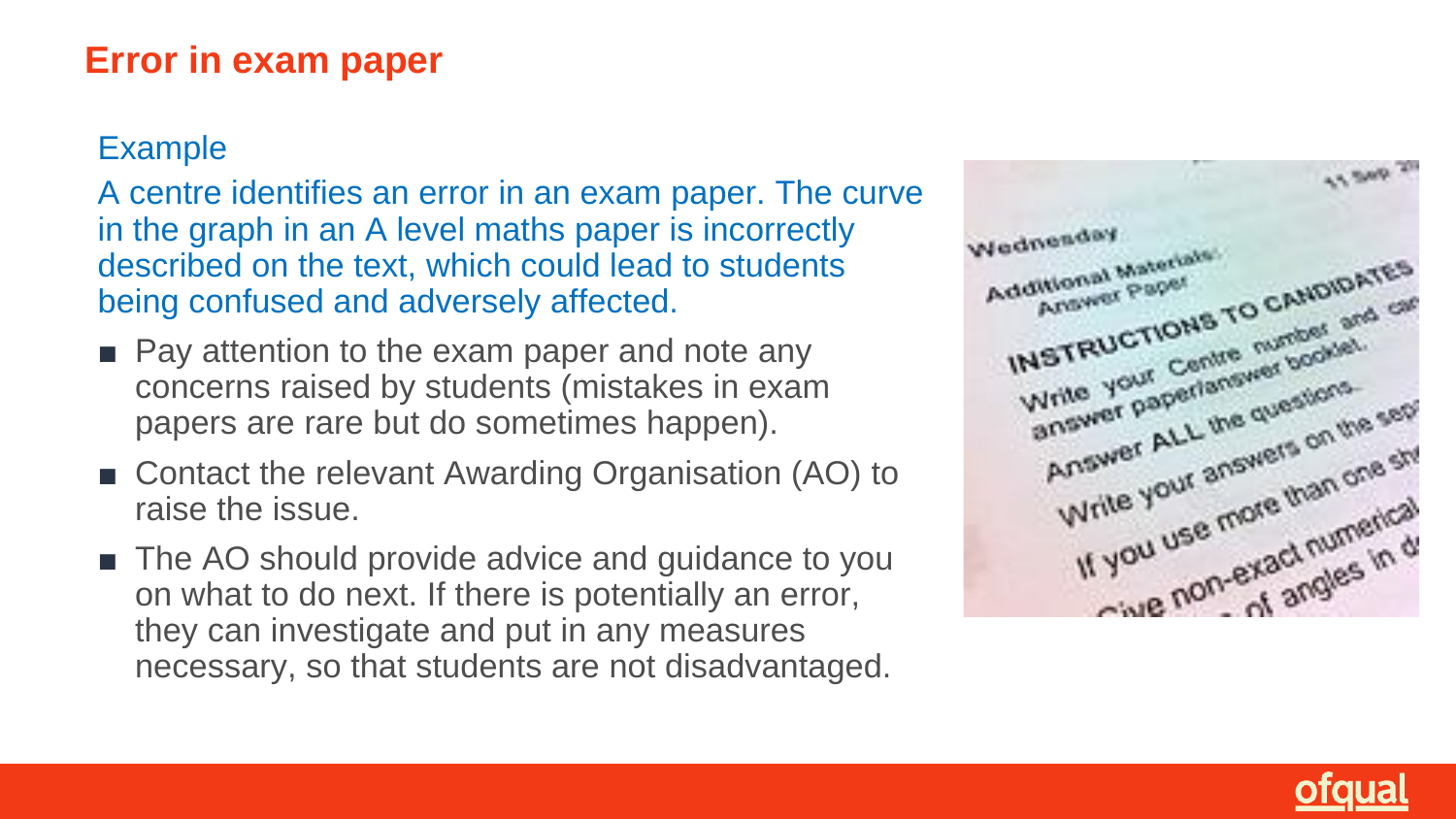# **Suffering a cyber or ransomware attack**

Example:

Your school or college has been victim to an IT security incident, potentially a cyber-attack or a ransomware attack. The incident could impact on you accessing school records and student non-exam assessment data



attacks on the UK education sector by cyber criminals

- Contact the relevant awarding organisations to notify them of the issue.
- The AO will provide any help and support possible to help reduce any problems with assessments whilst you restore the IT system.
- The National Cyber Security Centre (NCSC) advise you to report cyber incidents relating to your school or college to Action Fraud.
- This type of incident is becoming more common. There is lots of helpful information on NCSC's website.

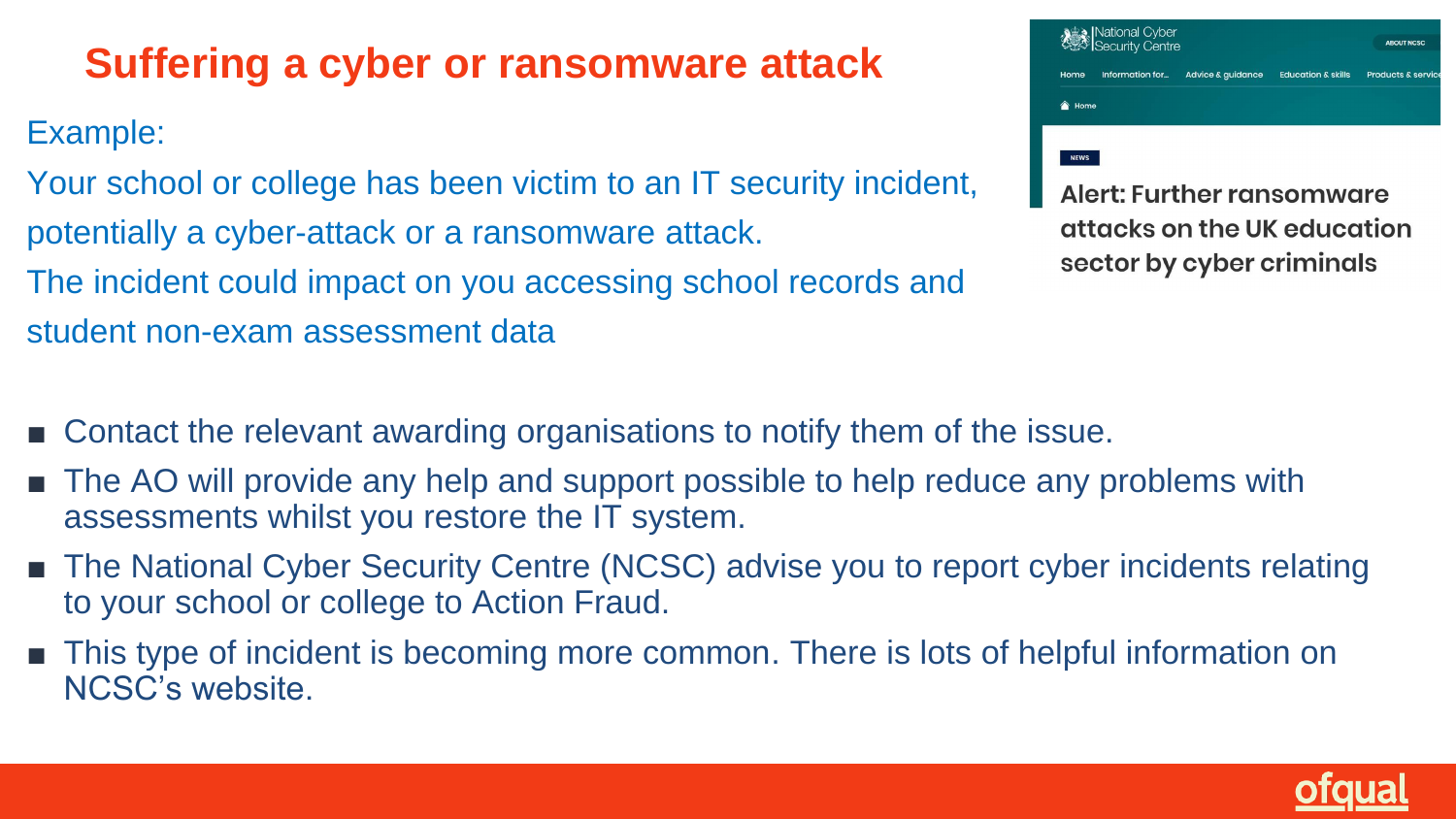# **When things do go wrong…**

- Don't panic!
- Three primary concerns:
	- □ Security of assessment
	- □ Validity of assessment
	- $\Box$  Fairness to all students
- Contain the issue
	- □ Keep students in room and supervised
- Contact AO and check protocol
- If any breach of secure materials then get confidentiality statements
	- $\Box$  Explain what they are signing
	- $\Box$  Ensure they know the serious consequences of any breach

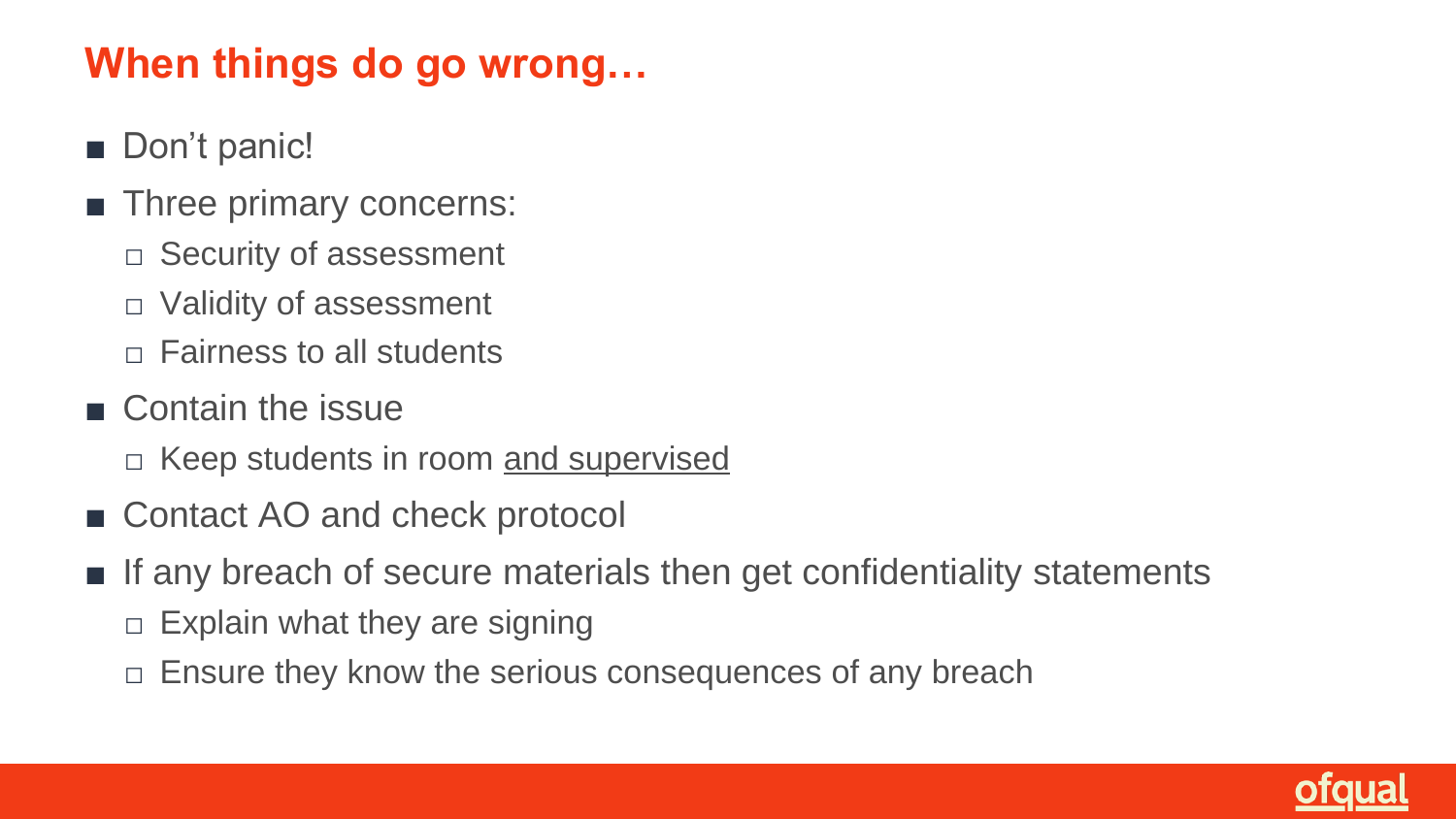# **Contingency plans for 2022 – gathering evidence**

- We published guidance in November on how teachers should collect evidence about their students. This included:
	- □ The conditions under which students should be assessed
	- □ When students should be assessed
	- □ What they should be assessed on
- This guidance is intended to support centres to take a proportionate approach to gathering evidence that would be used to inform TAGs if necessary. Where possible, centres' existing assessment plans should be used.
- For many centres, the necessary assessments will likely already be planned to take place to support students' learning and help them prepare for summer exams.

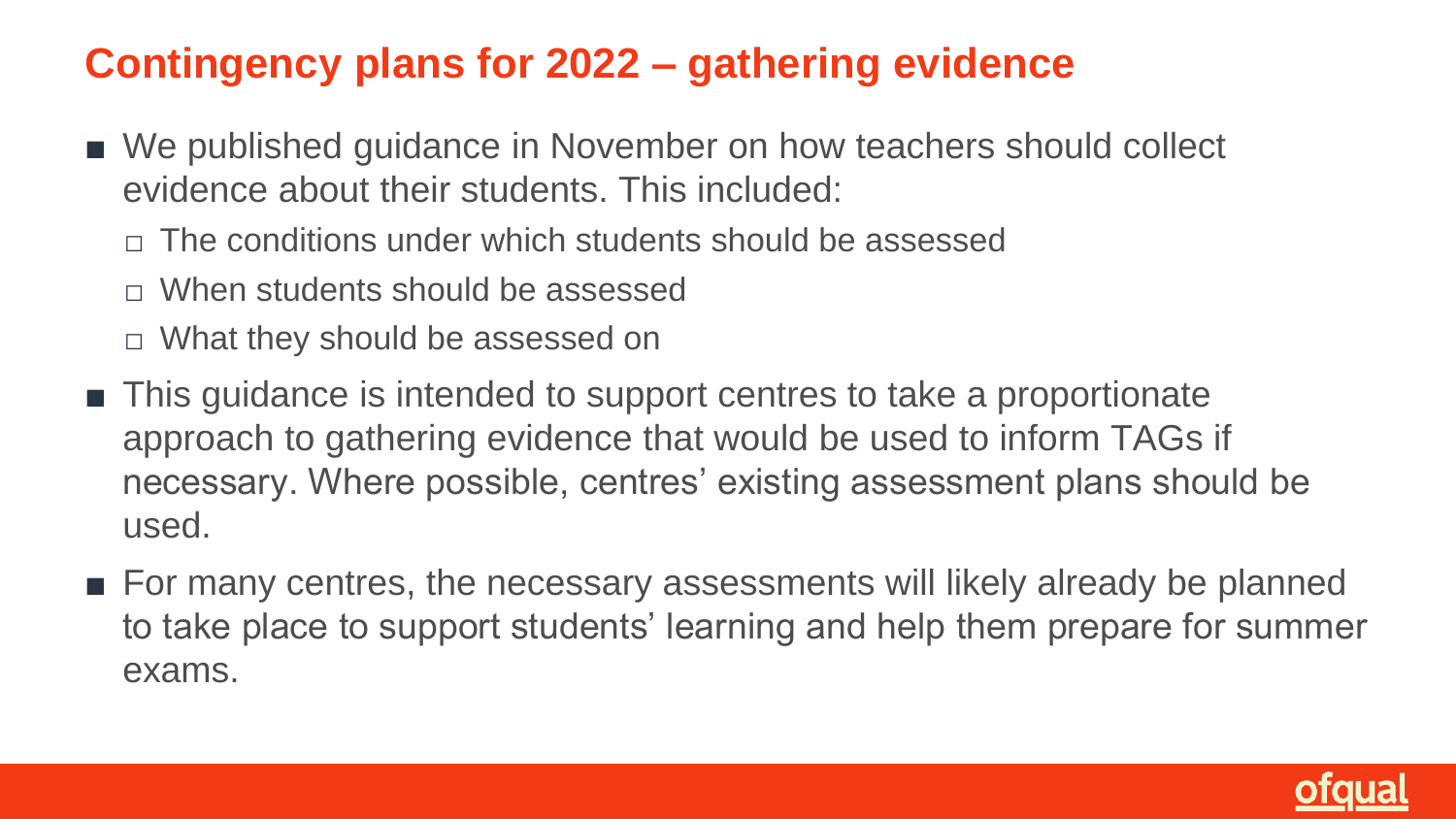# **Contingency plans for 2022 – awarding TAGs**

- Teachers must not attempt to determine TAGs unless the exams are cancelled and further guidance is published.
- Issuing guidance later about how to determine TAGs in 2022 will allow us to take account of the timing of the decision, the reason for the decision and any public health restrictions in place at the time.
- As outlined in our recent letter to centres following the publication of advance information, Ofqual's November 2021 guidance encourages teachers to take a proportionate approach if they are assessing students solely for the purpose of gathering evidence as part of contingency arrangements, and not to assess students more than necessary.

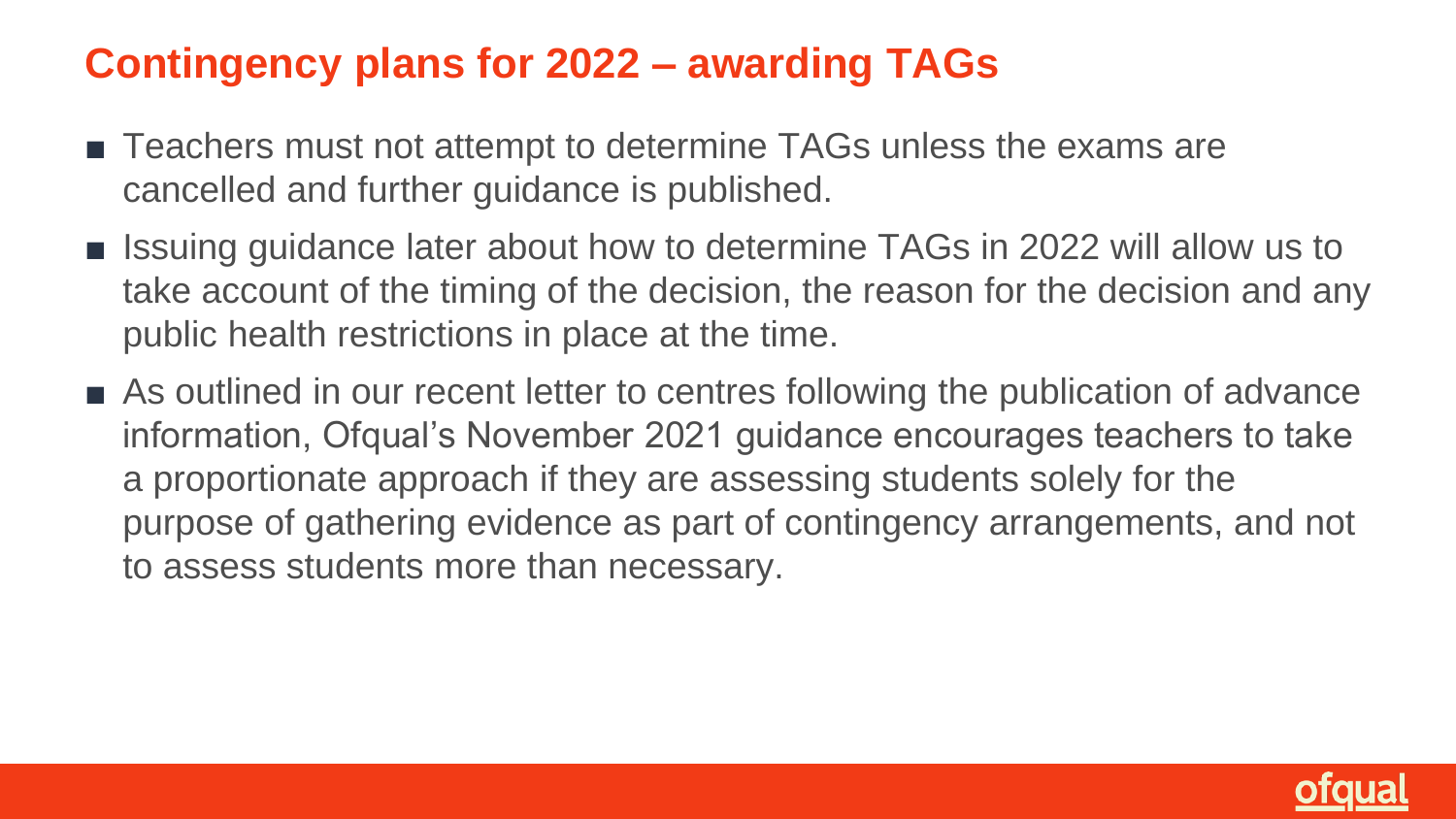### **Private candidates**

- As we expect exams to take place in 2022, we would encourage centres to make entries for private candidates in the usual way.
- Some private candidates might want centres to assess them throughout the year as part of contingency arrangements.
- If exams are cancelled, the Department for Education will again explore ways to encourage centres to work with private candidates and to provide affordable opportunities for private candidates to work with centres.

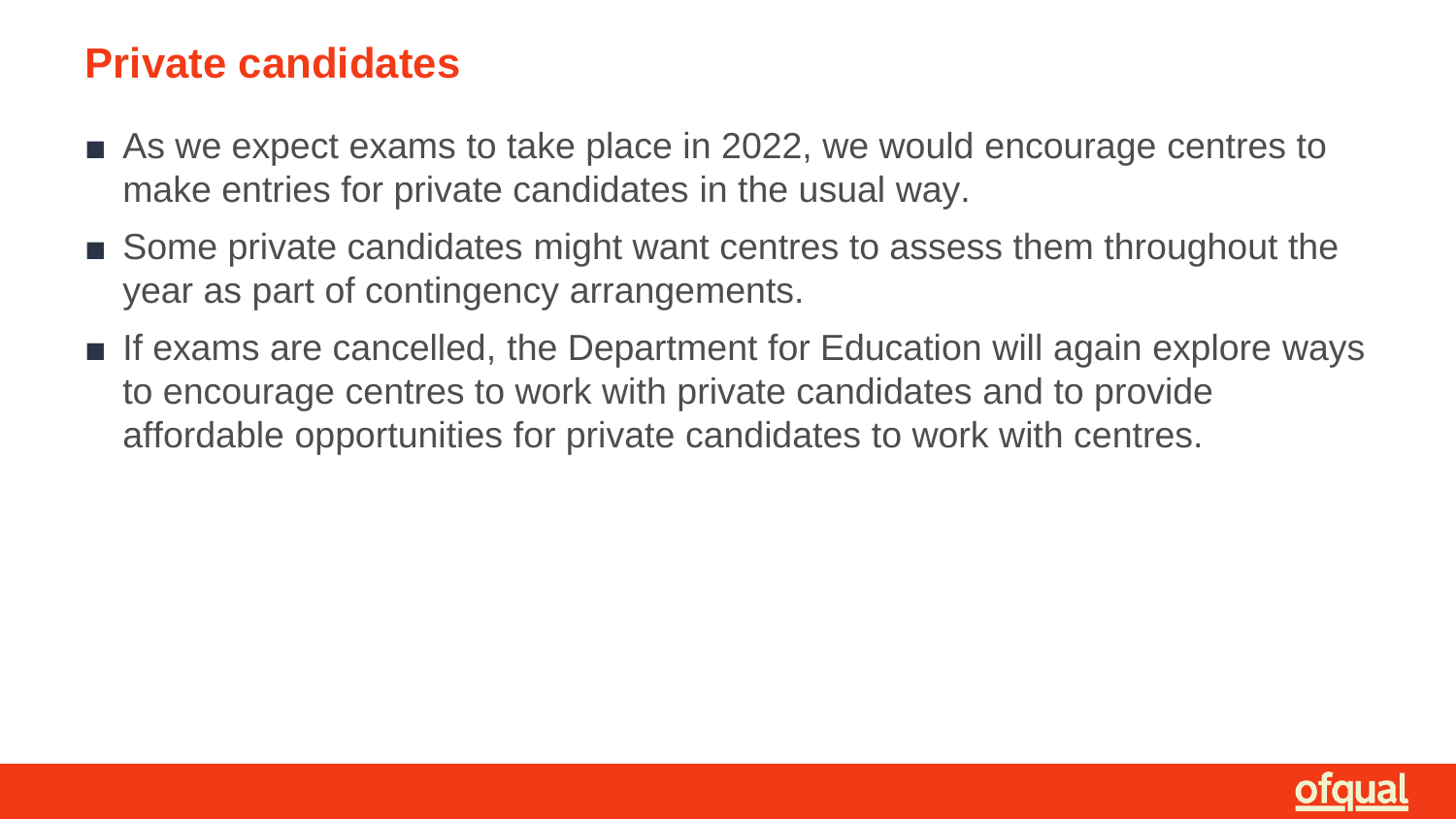### **Internal contingencies**

- What plans does your centre have in place?
- We know it is a difficult job, which cannot just be picked up without proper planning.
- Policies and procedures you need to be familiar with these, but consider how you'd make sure these were still followed in your absence.
- Covid-proof have you got contingencies in place for your own role?
- Exams officers are pivotal to the smooth running of exams!

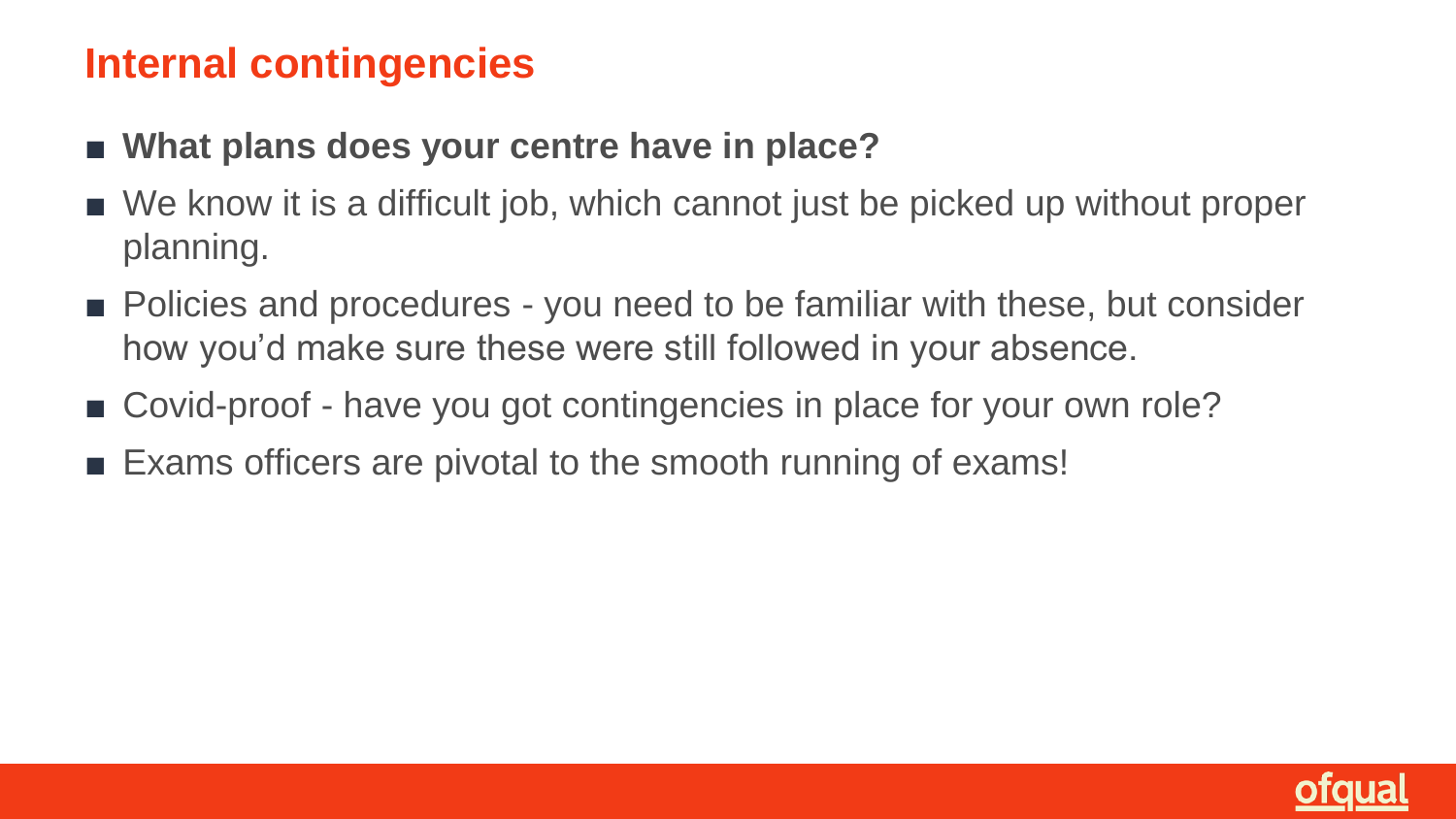# **Resources and key information**

- Website [www.gov.uk/ofqual](http://www.gov.uk/ofqual)
- Rolling update <https://www.gov.uk/guidance/ofqual-rolling-update>
- Blog [ofqual.blog.gov.uk/](https://ofqual.blog.gov.uk/)
- For raising concerns: [www.gov.uk/guidance/ofquals-whistleblowing-policy](https://www.gov.uk/guidance/ofquals-whistleblowing-policy)
- [JCQ Instructions for conducting examinations: https://www.jcq.org.uk/wp](https://www.jcq.org.uk/wp-content/uploads/2021/08/ICE_21-22_v6.pdf)content/uploads/2021/08/ICE\_21-22\_v6.pdf
- Contact us: [public.enquiries@ofqual.gov.uk](mailto:public.enquiries@ofqual.gov.uk)